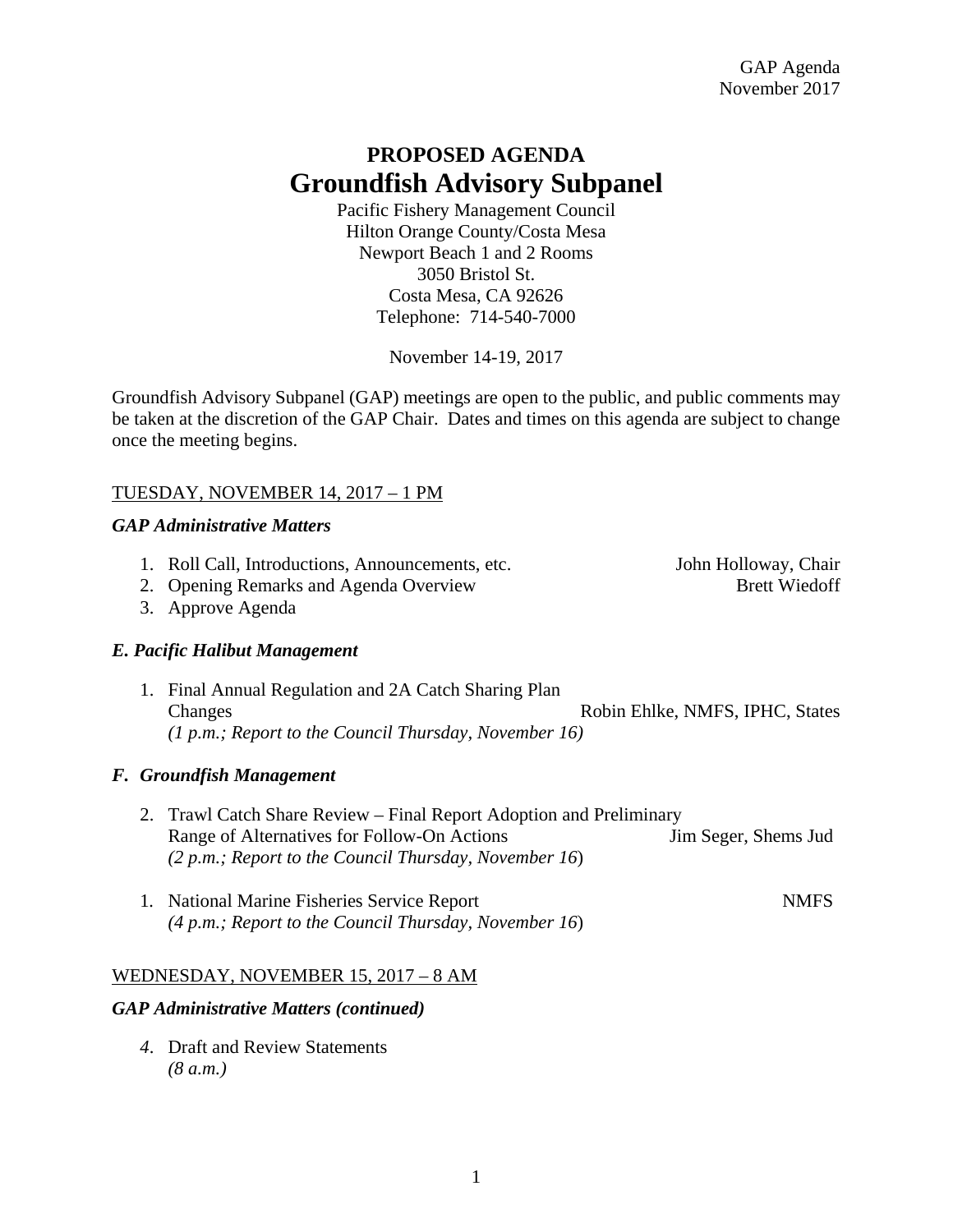# *F. Groundfish Management (continued)*

|                                               |  | 7. Endangered Species Act Consultations on Salmon and Seabirds<br><b>NMFS</b><br>(9 a.m.; Salmon Consultation Portion, Report to the Council Saturday, November 18)           |
|-----------------------------------------------|--|-------------------------------------------------------------------------------------------------------------------------------------------------------------------------------|
|                                               |  | 4. Final Stock Assessments and Rebuilding Analyses<br><b>Jim Hastie</b><br>(11 a.m.; Report to the Council Friday, November 17)                                               |
|                                               |  | Gretchen Hanshew/Frank Lockhart<br>12. Cost Recovery Update<br>(1 p.m.; Report to the Council Sunday, November 19)                                                            |
|                                               |  | 9. Biennial Management Measures for 2019-2020 (partial presentation)<br><b>Kelly Ames</b><br>(2 p.m.; Report to the Council Saturday, November 18)                            |
| <b>GAP Administrative Matters (continued)</b> |  |                                                                                                                                                                               |
|                                               |  | 5. Draft and Review Statements<br>(4 p.m.)                                                                                                                                    |
| THURSDAY, NOVEMBER 16, 2017 - 8 AM            |  |                                                                                                                                                                               |
|                                               |  | F. Groundfish Management (continued)                                                                                                                                          |
|                                               |  | 5. Mid-Biennium Harvest Specifications Adjustments, Final Action<br>John DeVore<br>(8:00 a.m.; Report to the Council Friday, November 17)                                     |
|                                               |  | 6. Biennial Harvest Specifications for 2019-2020<br>John DeVore/Kelly Ames<br>(9 a.m.; Report to the Council Friday, November 17)                                             |
|                                               |  | 3. Essential Fish Habitat – Rockfish Conservation Area Amendment,<br><b>Informational Update</b><br>Kerry Griffin<br>(10:30 a.m.; Report to the Council Friday, November 17)  |
|                                               |  | 8. Preliminary Exempted Fishing Permit (EFP) Approval for 2019-2020<br><b>EFP</b> Applicants<br>(2 p.m.; Joint Session with GMT, Report to the Council Saturday, November 18) |
|                                               |  | 9. Biennial Management Measures for 2019-2020 (continued)<br>John DeVore<br>(3 p.m.; Report to the Council Saturday, November 18)                                             |

# FRIDAY, NOVEMBER 17, 2017 – 8 AM

## *GAP Administrative Matters (continued)*

 6. Draft and Review Statements  *(8 a.m.)*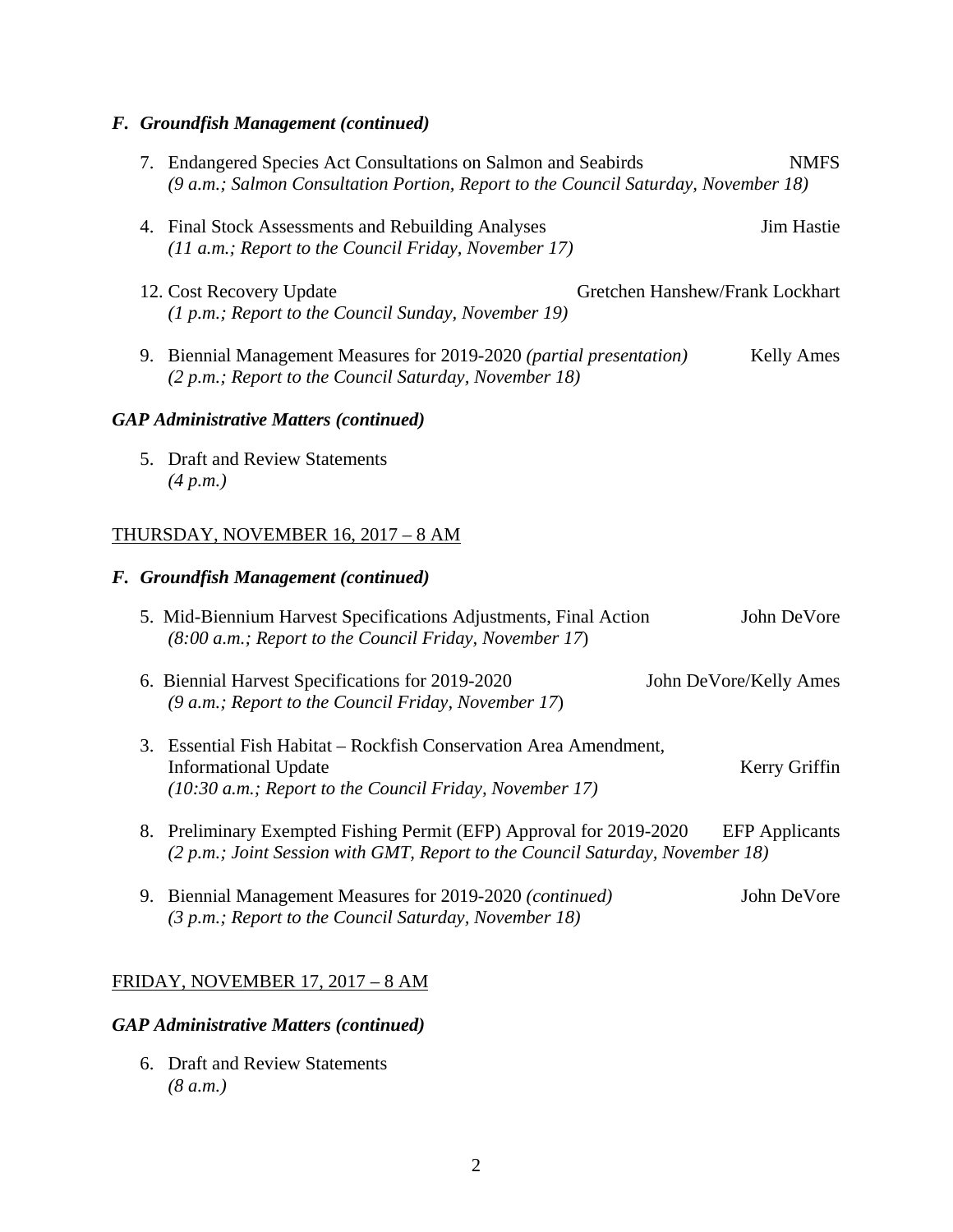#### *F. Groundfish Management (continued)*

11. Electronic Monitoring – Final Pacific Halibut Discard Mortality Rates, Discard Species Lists, and Third-Party Review Brett Wiedoff  *(9 a.m.; Report to the Council Sunday, November 19)* 

### *I. Enforcement Matters*

1. Tri-State Enforcement Report Dan Chadwick, Robert Puccinelli, Ryan Howell  *(10:30 a.m.; Report to the Council Sunday, November 19)* 

#### *F. Groundfish Management (continued)*

 7. Endangered Species Act Consultations on Salmon and Seabirds Laura Todd *(1 p.m.; Seabird Consultation Portion, Report to the Council Saturday, November 18)*

### SATURDAY, NOVEMBER 18, 2017 – 8 AM

#### *GAP Administrative Matters (continued)*

 7. Draft and Review Statements  *(8 a.m.)* 

#### *F. Groundfish Management (continued)*

- 10. Off-Year Science and Stock Assessment Methodology Review Final Topic Selection John DeVore *(8:30 a.m.; Report to the Council Sunday, November 19)*
- 13. Final Action on Inseason Adjustments Jessi Doerpinghaus *(2 p.m.; Joint Session with the GMT in Newport Beach 1 and 2; Report to the Council Monday, November 20)*

#### *GAP Administrative Matters (continued)*

 8. Draft and Review Statements  *(3 p.m.)* 

#### SUNDAY, NOVEMBER 19, 2017 – 8 AM

#### *GAP Administrative Matters (continued)*

 9. Draft and Review Statements  *(8 a.m.)*